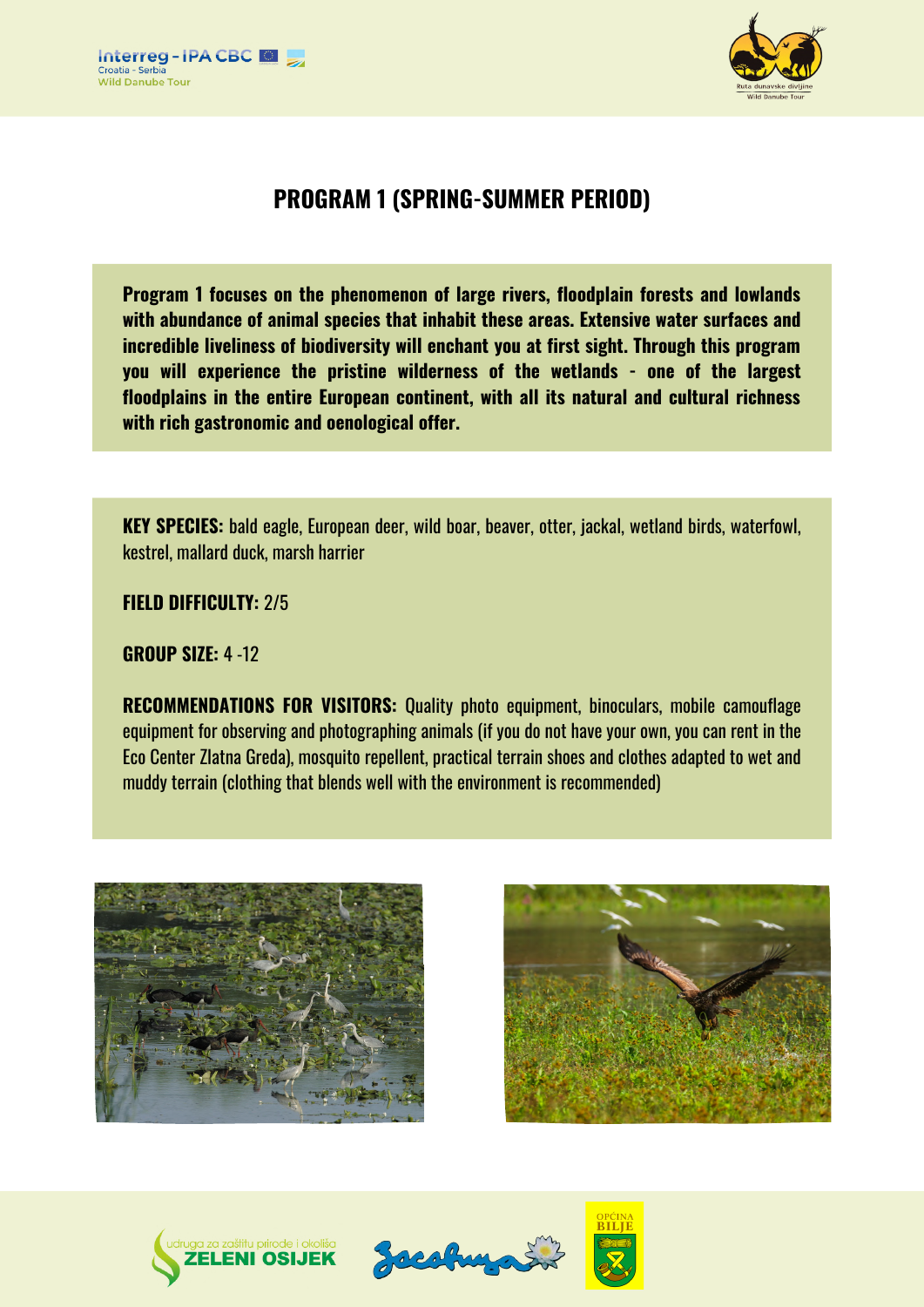

### **DAY 1**

- Arrival in Osijek, welcome of guests
- Arrival and gathering at the Drava and Danube Visitor Center, presentation of the Center and the program
- Lunch
- Afternoon guided program of wildlife watching and photography along the Drava River (transfer to locations by electric bicycles or electric cars, depending on weather conditions)
- Dinner in Osijek
- Accommodation and overnight

## **DAY 2**

- Early morning departure to Baranja and Kopački rit Nature Park (breakfast / lunch package) (Transfer by electric car)
- Guided program of wildlife watching and photography in the Kopački rit Nature Park (motor boat ride through the Special ZOO Reserve)
- Departure to the Eco Center Zlatna Greda, lunch
- Tour and presentation of the Eco Center, time for rest
- Afternoon guided program wildlife watching and photography in the northern part of the Kopački rit Nature Park
- Visit to the Multimedia Center in Bilje, presentation of natural and cultural resources of the region
- Dinner in Barania
- Accommodation and overnight

## **DAY 3**

- Early morning departure to Baranja and Danube (breakfast / lunch package) (Transfer by electric car)
- Guided program of wildlife watching and photography along the Danube
- Lunch in Baranja
- Going to the Drava and Danube Visitor Center, review and analysis of recorded materials
- Free time in Osijek
- Dinner
- Accommodation and overnight